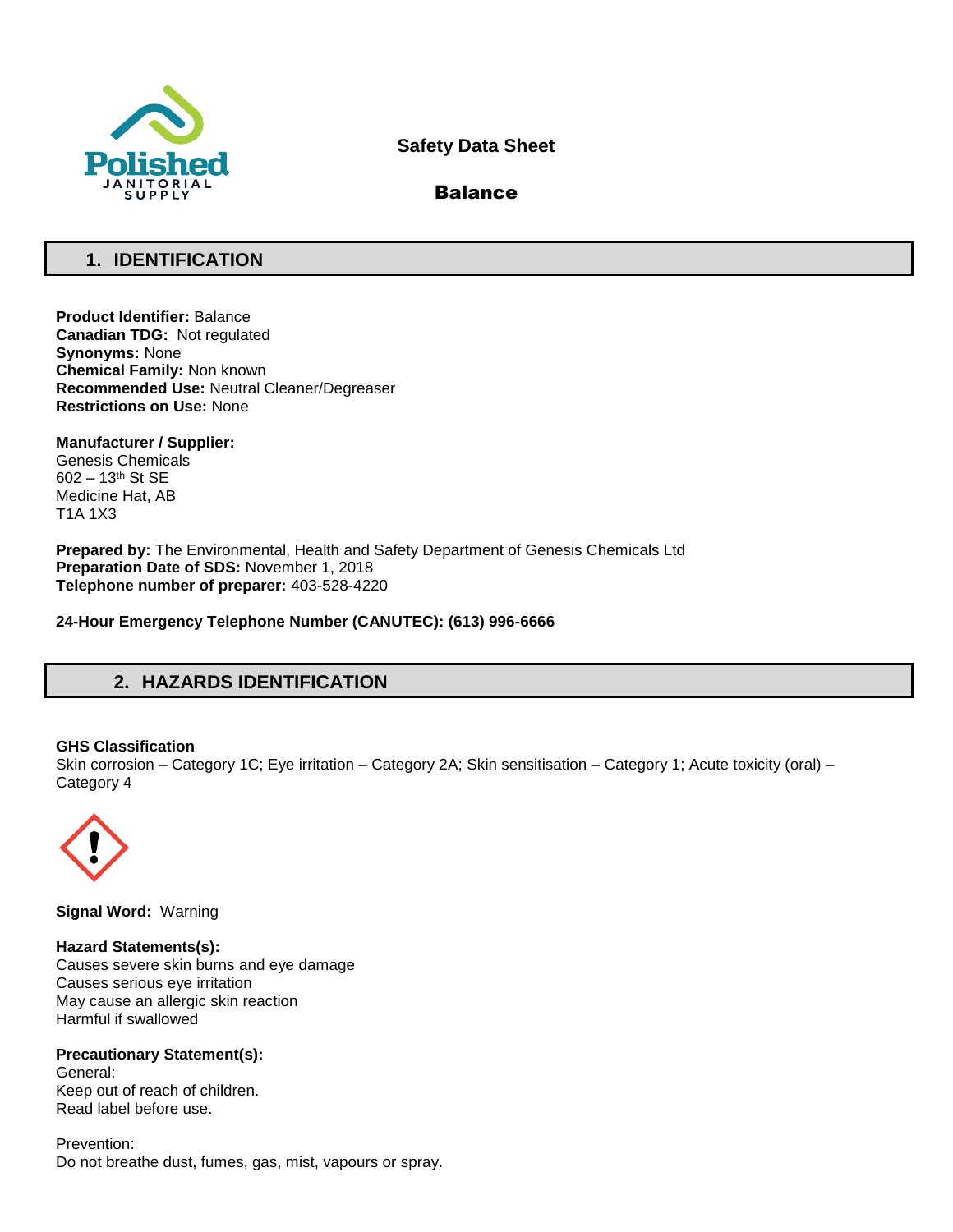Wash hands, face and any exposed skin thoroughly after handling. Wear protective gloves/ protective clothing/ eye protection/ face protection. Wear eye protection and face protection.

Wash contaminated clothing before reuse.

Do not eat drink or smoke when using this product.

## Response:

IF SWALLOWED: Rinse mouth. Do NOT induce vomiting. Immediately call a POISON CENTER or doctor/physician. IF ON SKIN (or hair): Rinse skin with water/shower. Remove/Take off immediately all contaminated clothing. If skin irritation or rash occurs: Get medical advice/attention.

Wash contaminated clothing before reuse.

IF INHALED: Call a poison center or doctor/physician if you feel unwell.

Remove victim to fresh air and keep at rest in a position comfortable for breathing.

IF IN EYES: Rinse cautiously with water for several minutes. Remove contact lenses, if present and easy to do so. Continue rinsing. If eye irritation persists: Get medical advice/attention.

Storage: Store in a closed container.

Disposal:

Dispose of contents and container in accordance with local, regional, national and international regulations.

## **Other Hazards:**

None known.

# **3. COMPOSITION/INFORMATION ON INGREDIENTS**

| <b>Chemical Name</b>                              | CAS No.    | <b>Concentration %</b> |
|---------------------------------------------------|------------|------------------------|
| Proprietary Component, Trade<br>Secret            | XXXXX-XX-X | $<$ 20                 |
| 2-Butoxyethanol                                   | 111-76-2   | $20$                   |
| Synthetic Hydrocarbons, Non-<br><b>Distillate</b> | 68608-80-0 | 20 <sub>20</sub>       |
| Proprietary Component, Trade<br>Secret            | XXXXX-XX-X | $~<$ 10                |
| Amines, C12-18-alkyldimethyl                      | 68391-04-8 | ~10                    |

## **Notes**

\*\*If Chemical Name/CAS No is "proprietary" and/or Weight-% is listed as a range, the specific chemical identity and/or percentage of composition has been withheld as a trade secret.\*\*

# **4. FIRST AID MEASURES**

## **First-aid Measures**

#### **General**

Move out of dangerous area. Show this safety data sheet to the doctor in attendance. Do not leave the victim unattended. **Inhalation** 

Move to fresh air. Keep at rest in a position comfortable for breathing. Call a Poison Centre or doctor if you feel unwell or are concerned.

## **Skin Contact**

Take off contaminated clothing, shoes and leather goods (e.g. watchbands, belts). Immediately rinse with lukewarm, gently flowing water for 15-20 minutes. If skin irritation or a rash occurs, get medical advice/attention.

Thoroughly clean clothing, shoes and leather goods before reuse or dispose of safely.

## **Eye Contact**

Immediately rinse the contaminated eye(s) with lukewarm, gently flowing water for 15-20 minutes, while holding the eyelid(s) open. Take care not to rinse contaminated water into the unaffected eye or onto the face. Remove contact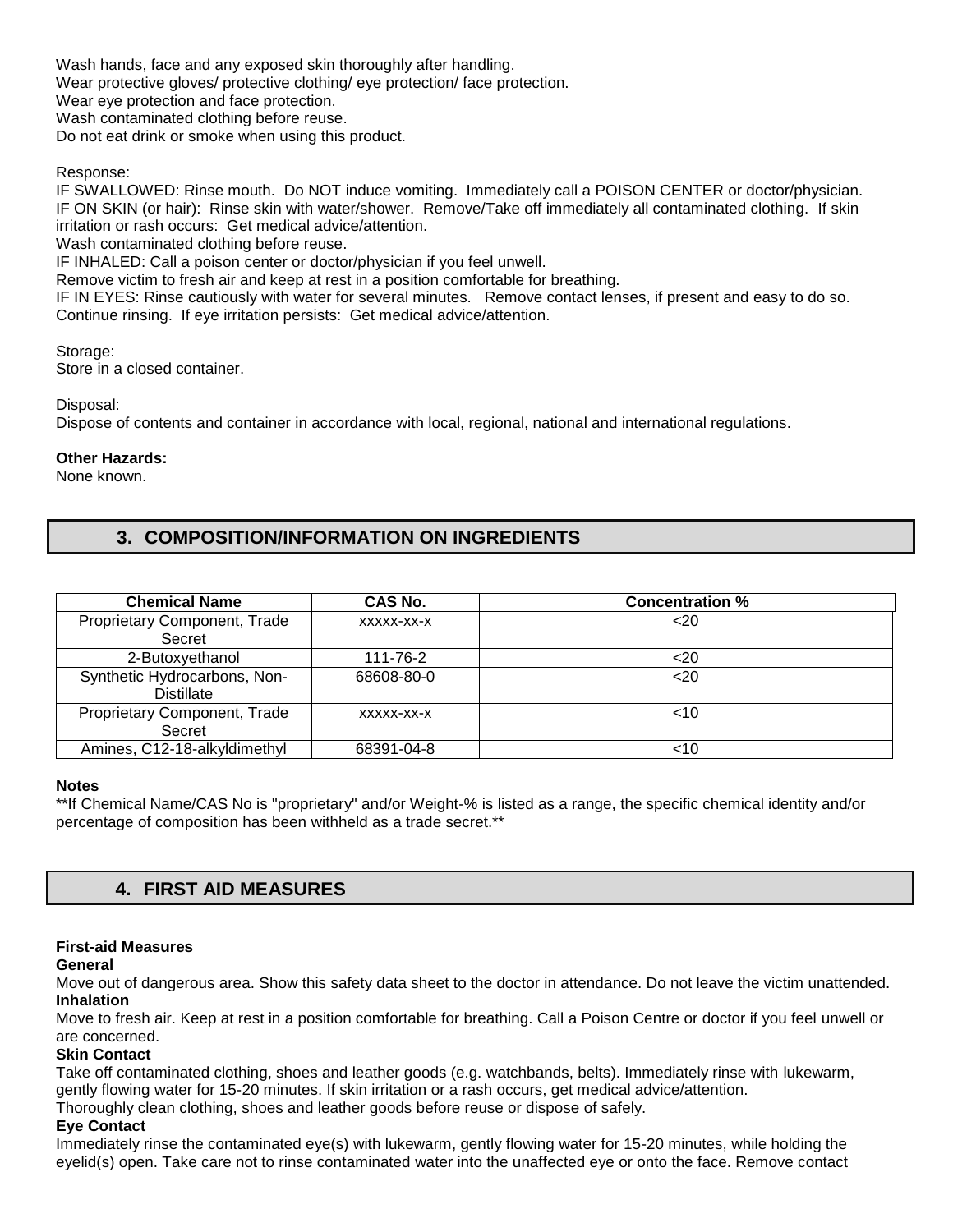lenses, if present and easy to do. If eye irritation persists, get medical advice/attention.

## **Ingestion**

Immediately call a Poison Centre or doctor. Do not induce vomiting.

## **Most Important Symptoms and Effects, Acute and Delayed**

If inhaled: at high concentrations symptoms may include headache, nausea, dizziness, drowsiness and confusion. If on skin: may cause an allergic skin reaction in some people. Symptoms include redness, rash, itching and swelling. If in eyes: symptoms include sore, red eyes, and tearing.

If swallowed: may be drawn into the lungs if swallowed or vomited, causing severe lung damage. Symptoms may include coughing, shortness of breath, difficult breathing and tightness in the chest.

## **Immediate Medical Attention and Special Treatment**

**Special Instructions**  Not applicable.

# **5. FIRE-FIGHTING MEASURES**

## **Extinguishing Media Suitable Extinguishing Media** Carbon dioxide, dry chemical powder, appropriate or water spray. **Unsuitable Extinguishing Media**  High volume water jet.

## **Specific Hazards Arising from the Chemical**

Do not allow run-off from fire fighting to enter drains or water courses.

## **Special Protective Equipment and Precautions for Fire-fighters**

Evacuate area. Approach fire from upwind to avoid hazardous vapours or gases.

Stop leak before attempting to put out the fire. Product could form an explosive mixture and reignite. Keep containers cool to avoid bursting.

Before entry, especially into confined areas, use an appropriate monitor to check for: toxic gases or vapours, flammable or explosive atmosphere.

Dike and recover contaminated water for appropriate disposal.

Fire-fighters may enter the area if positive pressure SCBA and full Bunker Gear is worn. If there is potential for skin contact with concentrated cleaner: chemical protective clothing (e.g. chemical splash suit) and positive pressure SCBA may be necessary. See Skin Protection in Section 8 (Exposure Controls/Personal Protection) for advice on suitable chemical protective materials.

# **6. ACCIDENTAL RELEASE MEASURES**

## **Personal Precautions, Protective Equipment, and Emergency Procedures**

Concentrated product: evacuate the area immediately. Isolate the hazard area. Keep out unnecessary and unprotected personnel. Eliminate all ignition sources. Use grounded, explosion-proof equipment. Distant ignition and flashback are possible.

Increase ventilation to area or move leaking container to a well-ventilated and secure area. Do not touch damaged containers or spilled product unless wearing appropriate protective equipment. Use the personal protective equipment recommended in Section 8 of this safety data sheet.

Review Section 7 (Handling) of this safety data sheet before proceeding with clean-up.

Before entry, especially into confined areas, check atmosphere with an appropriate monitor. Monitor area for flammable or explosive atmosphere.

Product (diluted as directed): use the personal protective equipment recommended in Section 8 of this safety data sheet. No other special precautions are necessary.

## **Environmental Precautions**

Concentrated product: do not allow into any sewer, on the ground or into any waterway. If the spill is inside a building, prevent product from entering drains, ventilation systems and confined areas.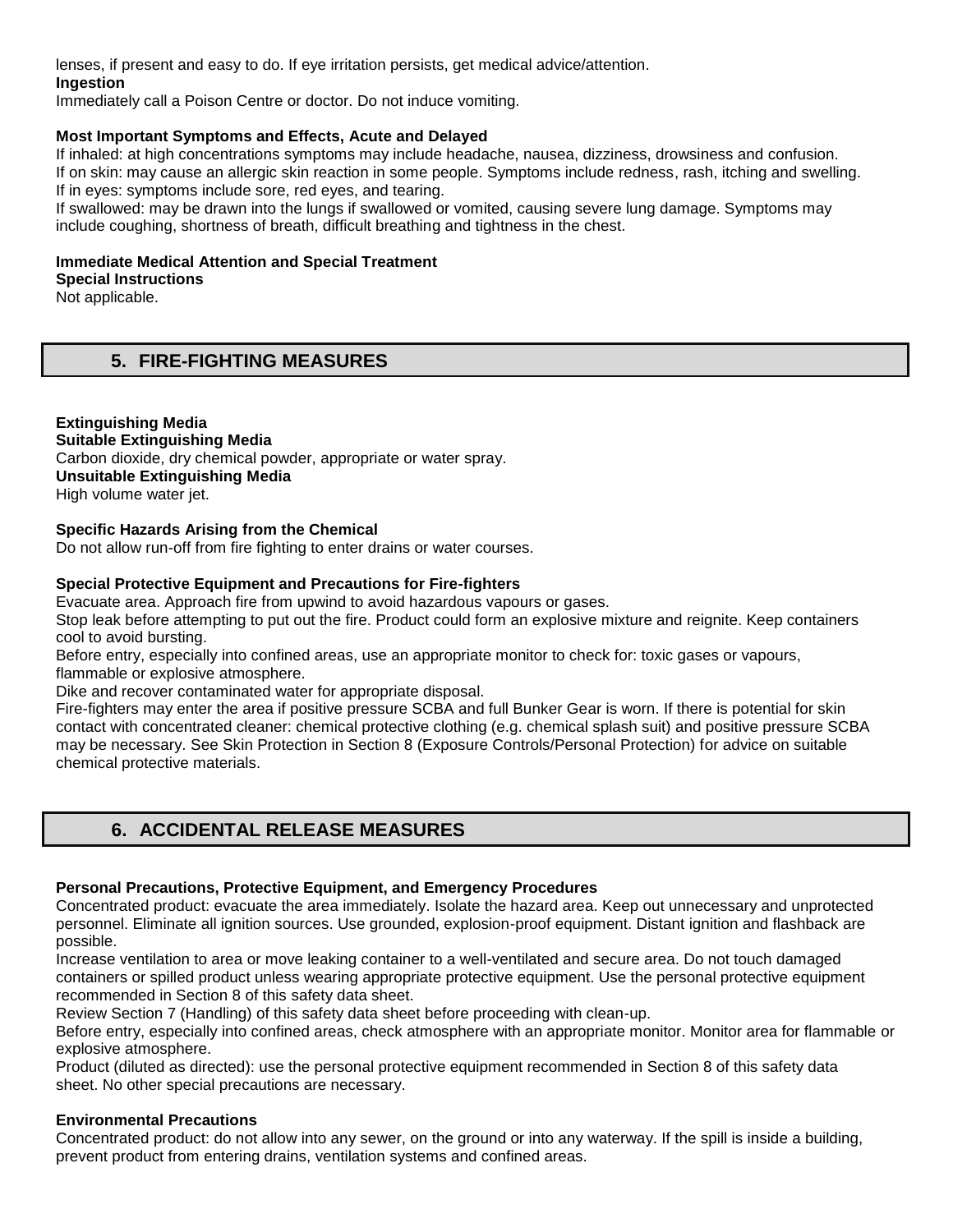## **Methods and Materials for Containment and Cleaning Up**

Concentrated product: small spills or leaks: contain and soak up spill with absorbent that does not react with spilled product. Do NOT use combustible materials such as sawdust. Place used absorbent into suitable, covered, labelled containers for disposal.

Concentrated product: large spills or leaks: cover the spill surface with the appropriate type of foam to reduce the release of vapour. Dike spilled product to prevent runoff. Remove or recover liquid using pumps or vacuum equipment. Dike and recover contaminated water for appropriate disposal. Store recovered product in suitable containers that are: tightly-covered.

Product (diluted as directed): no special clean-up methods are necessary.

## **Other Information**

Report spills to local health, safety and environmental authorities, as required.

# **7. HANDLING AND STORAGE**

#### **Precautions for Safe Handling**

When handling diluted product: no special handling precautions are necessary.

When handling concentrated product: only use where there is adequate ventilation. Avoid generating vapours or mists. Keep containers tightly closed when not in use or empty. Wear personal protective equipment to avoid direct contact with this chemical.

Do NOT smoke in work areas. Wash hands thoroughly after handling this material. Immediately remove contaminated clothing using the method that minimizes exposure. Keep contaminated clothing under water, in closed containers. Launder clothes before rewearing. Inform laundry personnel of product hazard(s). Do not take contaminated clothing home.

#### **Conditions for Safe Storage**

Concentrated product: store in an area that is: temperature-controlled, well-ventilated, out of direct sunlight and separate from incompatible materials (see Section 10: Stability and Reactivity). Store in a closed container. Protect from conditions listed in Conditions to Avoid in Section 10 (Stability and Reactivity). Keep amount in storage to a minimum. Comply with all applicable health and safety regulations, fire and building codes.

#### **Materials to Avoid**

Oxidizing agents.

## **8. EXPOSURE CONTROLS/PERSONAL PROTECTION**

#### **Control Parameters**

| <b>Ingredients</b>                            | <b>ACGIH® TLV®</b>                         | <b>OSHA PEL</b>                             | <b>IDLH</b>   |
|-----------------------------------------------|--------------------------------------------|---------------------------------------------|---------------|
| Proprietary Component,<br><b>Trade Secret</b> | Not available                              | Not available                               | Not available |
| 2-Butoxyethanol                               | 20 ppm (98 mg/m <sup>3</sup> ) TLV-<br>TWA | 50 ppm (240 mg/m <sup>3</sup> ) PEL-<br>TWA | 700 ppm       |
| Synthetic Hydrocarbons,<br>Non-Distillate     | Not available                              | Not available                               | Not available |
| Proprietary Component,<br><b>Trade Secret</b> | Not available                              | Not available                               | Not available |
| Amines, C12-18-<br>alkyldimethyl<br>.         | Not Available<br>.                         | Not Available                               | Not Available |

Consult local authorities for provincial or state exposure limits.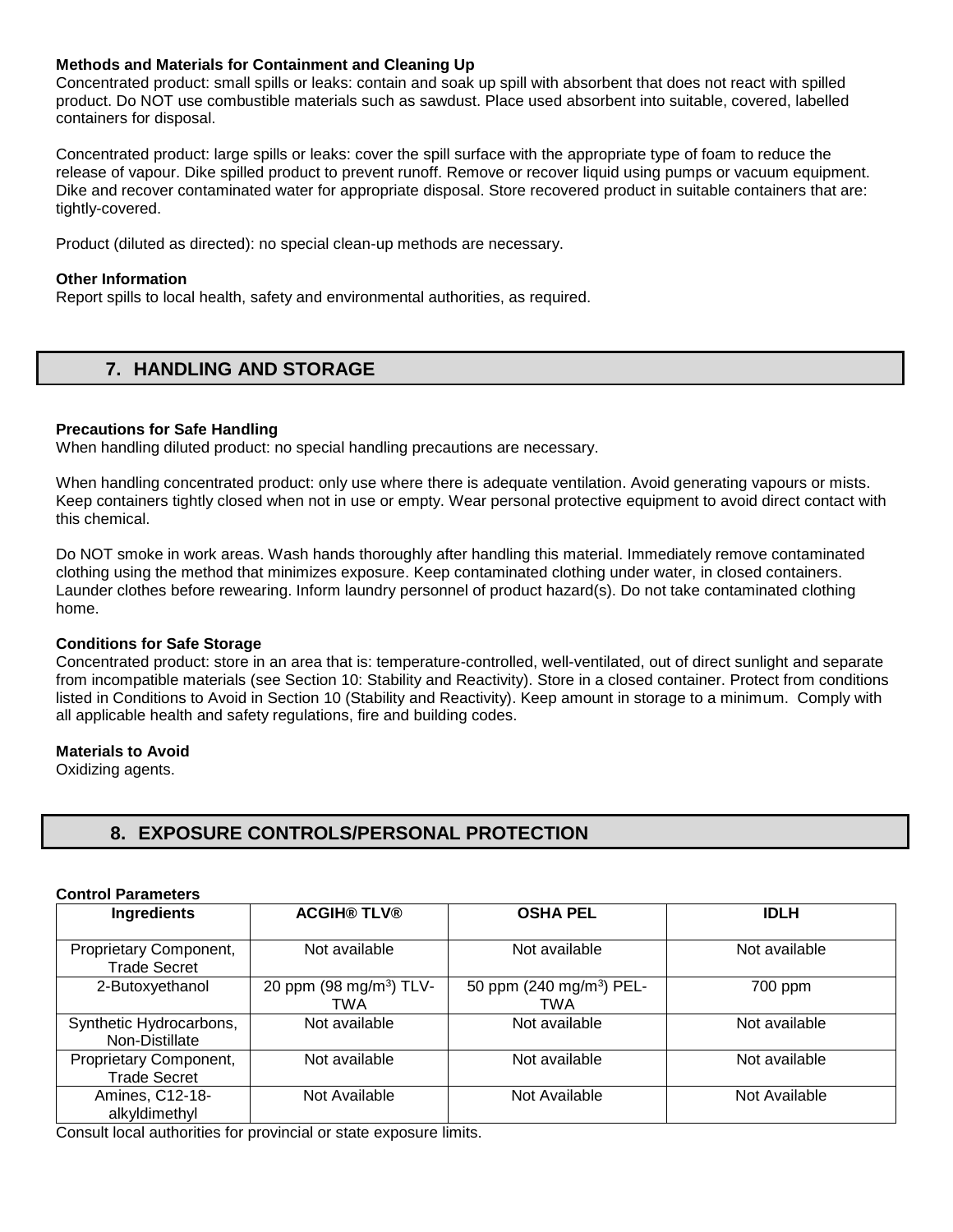## **Appropriate Engineering Controls**

General ventilation is usually adequate. Provide eyewash and safety shower if contact or splash hazard exists. When handling large quantities of concentrated product: use a local exhaust ventilation and enclosure, if necessary, to control amount in the air. Use non-sparking ventilation systems, approved explosion-proof equipment and intrinsically safe electrical systems in areas where this product is used and stored.

## **Individual Protection Measures**

## **Eye/Face Protection**

Do not get in eyes. Wear chemical safety goggles.

#### **Skin Protection**

Prevent all skin contact. Wear chemical protective clothing e.g. gloves, aprons, boots.

Suitable materials are: Barrier® (PE/PA/PE), Silver Shield/4H® (PE/EVAL/PE), Tychem® Responder, Tychem® TK. The following materials should NOT be used: neoprene rubber, nitrile rubber, polyvinyl alcohol.

#### **Respiratory Protection**

Not normally required if product is used as directed.

Concentrated product: wear a NIOSH approved air-purifying respirator with an organic vapour cartridge. For non-routine or emergency situations: wear a NIOSH approved air-purifying respirator with an organic vapour Cartridge, or, wear a NIOSH approved self-contained breathing apparatus (SCBA) or supplied air respirator. **Other Personal Protection Data:** Ensure that eyewash stations and safety showers are proximal to the work-station location.

# **9. CHEMICAL AND PHYSICAL PROPERTIES**

| Appearance                          | Clear green liquid                           |
|-------------------------------------|----------------------------------------------|
| Odour                               | Herbal                                       |
| <b>Odour Threshold</b>              | Not available                                |
| рH                                  | $6.5 - 8.5$                                  |
| <b>Melting Point/Freezing Point</b> | $0^{\circ}$ C                                |
| <b>Initial Boiling Point/Range</b>  | Not available                                |
| <b>Flash Point</b>                  | Not available                                |
| <b>Evaporation Rate</b>             | Not available                                |
| Flammability (solid, gas)           | Not applicable (liquid).                     |
| <b>Upper/Lower Flammability or</b>  | Not available (upper); Not available (lower) |
| <b>Explosive Limit</b>              |                                              |
| <b>Vapour Pressure</b>              | Not available                                |
| Vapour Density (air = 1)            | Not available                                |
| Relative Density (water $= 1$ )     | $0.98 - 1.03$ at 20 $^{\circ}$ C             |
| <b>Solubility</b>                   | Soluble in water                             |
| <b>Partition Coefficient,</b>       | Not available                                |
| n-Octanol/Water (Log Kow)           |                                              |
| <b>Auto-ignition Temperature</b>    | Not available                                |
| <b>Decomposition Temperature</b>    | Not available                                |
| <b>Viscosity</b>                    | Not available                                |
| <b>Other Information</b>            |                                              |
| <b>Physical State:</b>              | Liquid                                       |
|                                     |                                              |

# **10. STABILITY AND REACTIVITY**

## **Reactivity**

Not reactive. Not sensitive to mechanical impact.

## **Chemical Stability**

Normally stable.

#### **Possibility of Hazardous Reactions**

None expected under normal conditions of storage and use.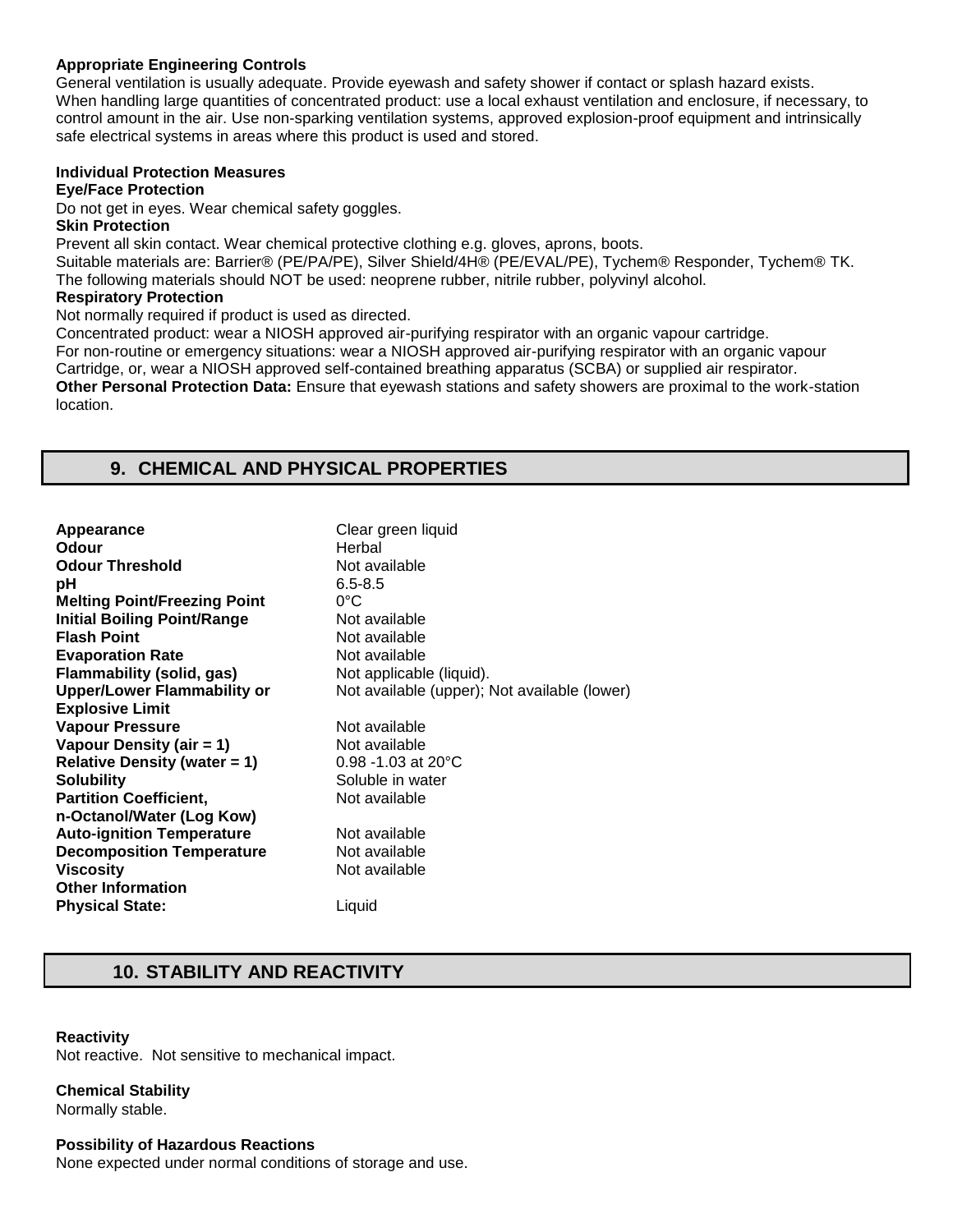## **Conditions to Avoid**

Open flames, sparks, static discharge, heat and other ignition sources.

#### **Incompatible Materials**

Oxidizing agents (e.g. peroxides).

#### **Hazardous Decomposition Products**

During a fire, irritating/toxic gases, such as carbon monoxide, carbon dioxide may be formed depending on fire conditions.

## **11. TOXICOLOGICAL INFORMATION**

**Likely Routes of Exposure** Inhalation; skin contact; eye contact; ingestion.

| <b>Chemical Name</b>                   | LD50s and LC50s Route & Species       |
|----------------------------------------|---------------------------------------|
| Proprietary Component, Trade Secret    | Oral LD50 (Rat) 4400 mg/kg            |
|                                        | Dermal LD50 (Rabbit) 2000 mg/kg       |
| 2-Butoxyethanol                        | Oral LD50 (Mouse) 1167 mg/kg          |
|                                        | Oral LD50 (Mouse) 1230 mg/kg          |
|                                        | Oral LD50 (Rat) 400 mg/kg             |
|                                        | Oral LD50 (Rat) 470 mg/kg             |
|                                        | Oral LD50 (Rat) 530 mg/kg             |
|                                        | Oral LD50 (Rat) 917 mg/kg             |
|                                        | Oral LD50 (Rabbit) 320 mg/kg          |
|                                        | Oral LD50 (Guinea Pig) 1200 mg/kg     |
|                                        | Dermal LD50 (Rabbit) 220 mg/kg        |
|                                        | Dermal LD50 (Rabbit) 99 mg/kg         |
|                                        | Inhalation LC50 (Rat) 450 ppm/4H      |
|                                        | Inhalation LC50 (Mouse) 700 ppm/7H    |
|                                        | Inhalation LC50 (Mouse) 3380 mg/m3/7H |
|                                        | Inhalation LC50 (Rat) 2900 mg/m3/7H   |
| Synthetic Hydrocarbons, Non-Distillate | Dermal LD50 (Rat) = $530$ mg/kg       |
|                                        | Oral LD50 (Rat) = 530 mg/kg           |
| Proprietary Component, Trade Secret    | Oral LD50 (Rat) 2590 mg/kg            |
|                                        | Dermal LD50 (Rabbit) 2830 mg/kg       |
| Amines, C12-18-alkyldimethyl           | Not Available                         |

#### **Skin Corrosion/Irritation**

May cause mild irritation based on information for closely related chemicals.

## **Serious Eye Damage/Irritation**

May irritate the eyes. May cause irreversible eye damage.

#### **STOT (Specific Target Organ Toxicity) - Single Exposure Inhalation**  No data available.

## **Aspiration Hazard**

No data available.

## **STOT (Specific Target Organ Toxicity) - Repeated Exposure**  No data available.

## **Respiratory and/or Skin Sensitization**

No data available.

#### **Carcinogenicity**

| <b>Chemical Name</b>                       | IARC    | <b>ACGIH</b> |
|--------------------------------------------|---------|--------------|
| <b>Proprietary Component, Trade Secret</b> | Group 5 | Not Listed   |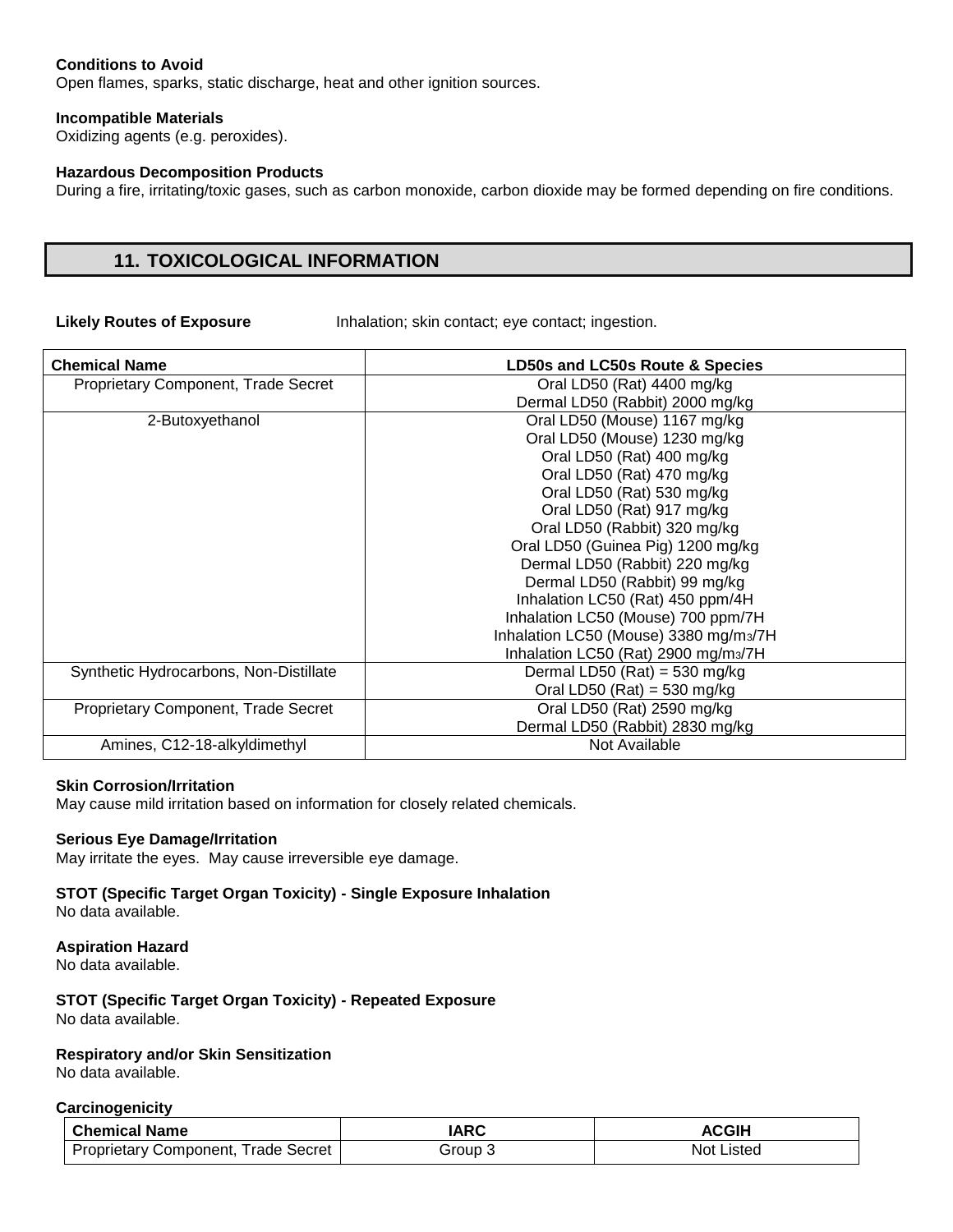| 2-Butoxyethanol                            | Group 3       | Listed        |
|--------------------------------------------|---------------|---------------|
| Synthetic Hydrocarbons, Non-<br>Distillate | Not available | Not available |
| <b>Proprietary Component, Trade Secret</b> | Not Available | Not available |
| Amines, C12-18-alkyldimethyl               | Not Available | Not available |

# **Reproductive Toxicity**

**Development of Offspring**  No data available. **Sexual Function and Fertility**  No data available.

## **Germ Cell Mutagenicity**

Not mutagenic.

## **Interactive Effects**

No information was located.

**Additional Information:** Excessive exposure to 2-butoxyethanol may cause hemolysis, thereby impairing the bloods ability to transport oxygen. Prolonged and repeated contact with the skin can cause defatting and drying of the skin resulting in skin irritation and dermatitis. Repeated inhalation or ingestion may cause central nervous system and gastrointestinal disturbances.

# **12. ECOLOGICAL INFORMATION**

## **Ecotoxicological Information:**

| Ingredients                                   | <b>Ecotoxicity - Fish Species</b><br>Data | <b>Acute Crustaceans</b><br>Toxicity: | <b>Ecotoxicity - Freshwater</b><br><b>Algae Data</b> |
|-----------------------------------------------|-------------------------------------------|---------------------------------------|------------------------------------------------------|
| Proprietary Component,<br><b>Trade Secret</b> | LC50 (Pimephales promelas)<br>702 mg/L    | Not Available                         | Not Available                                        |
| 2-Butoxyethanol                               | LC50 (Lepomis macrochirus)<br>1490 mg/L   | Not Available                         | Not Available                                        |
| Synthetic Hydrocarbons,<br>Non-Distillate     | Not available                             | Not available                         | Not available                                        |
| Proprietary Component,<br><b>Trade Secret</b> | Not Available                             | Not Available                         | Not Available                                        |
| Amines, C12-18-<br>alkyldimethyl              | Not Available                             | Not Available                         | Not Available                                        |

## **Other Information:**

Do not allow product or runoff from fire control to enter storm or sanitary sewers, lakes, rivers, streams or public waterways. Block off drains and ditches. Spill areas must be cleaned and restored to original condition or to the satisfaction of authorities. May be harmful to aquatic life. Biodegrades (slow). Rapid volatilization. Not expected to bioconcentrate.

# **13. DISPOSAL CONSIDERATIONS**

## **Disposal Methods**

Recommended disposal methods are for the product, as sold. (Used material may contain other hazardous contaminants). The required hazard evaluation of the waste and compliance with the applicable hazardous waste laws are the responsibility of the user.

Burn in an approved incinerator according to federal, provincial/state, and local regulations. Empty containers retain product residue. Follow label warnings even if container appears to be empty. The container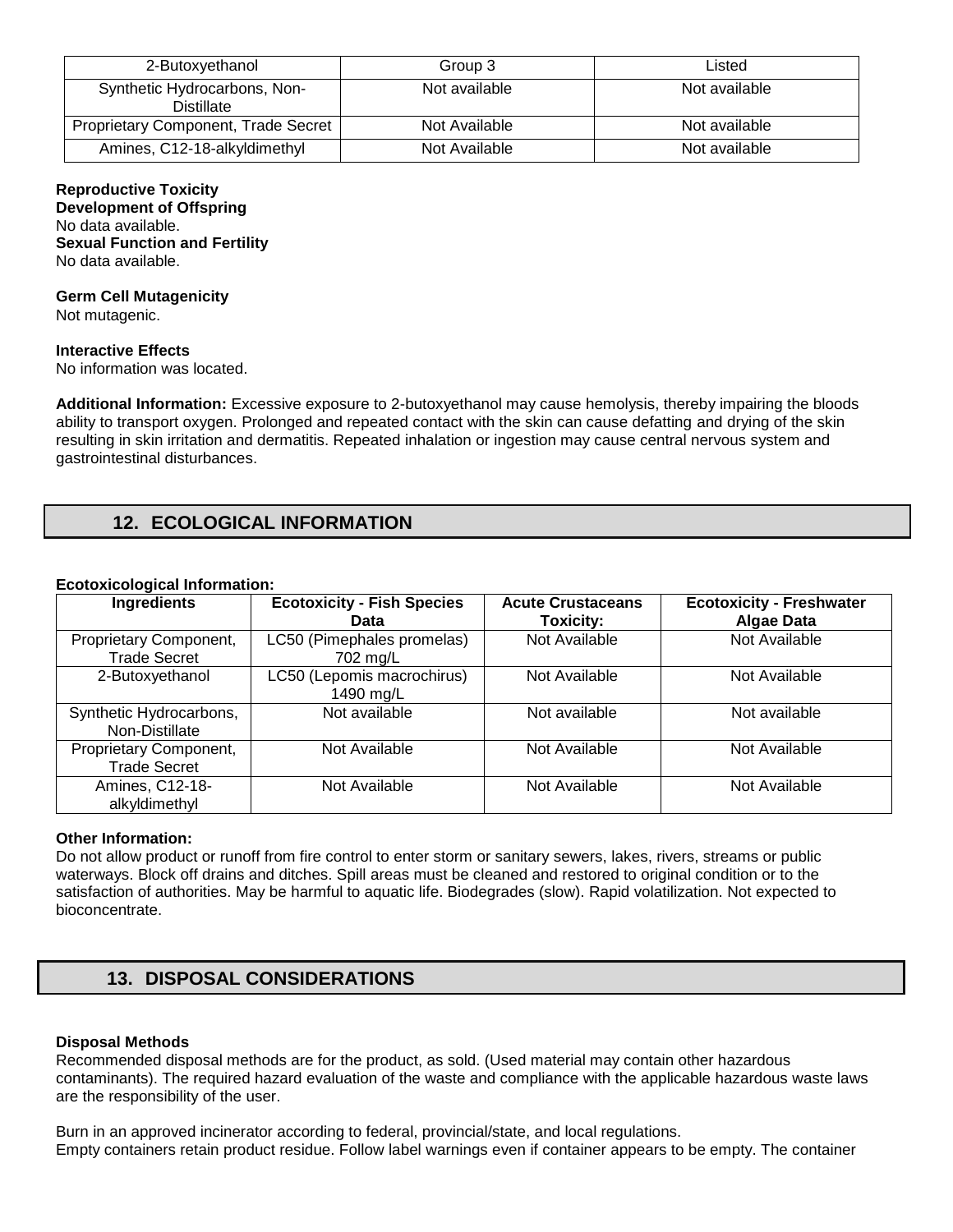for this product can present explosion or fire hazards, even when emptied. Do not cut, puncture, or weld on or near this container.

# **14. TRANSPORT INFORMATION**

**DOT (U.S.): DOT Shipping Name:** Not Regulated. **DOT Hazardous Class** Not Applicable. **DOT UN Number:** Not Applicable. **DOT Packing Group:** Not Applicable. **DOT Reportable Quantity (lbs):** Not Available. **Marine Pollutant:** No.

**TDG (Canada): TDG Shipping Name:** Not Regulated. **Hazard Class:** Not Applicable. **UN Number:** Not Applicable. **Packing Group:** Not Applicable. **Marine Pollutant:** No.

**Special Precautions for User** Not applicable

**Transport in Bulk According to Annex II of MARPOL 73/78 and the IBC Code**  Not applicable

# **15. REGULATORY INFORMATION**

**Canada WHMIS Classification**  D2B TOXIC MATERIALS E CORROSIVE MATERIAL

This product has been classified in accordance with the hazard criteria of the Controlled Products Regulations and the SDS contains all of the information required by the Controlled Products Regulations.

## **Domestic Substances List (DSL) / Non-Domestic Substances List (NDSL)**

All components of this product are either on the Domestic Substances List (DSL), the Non-Domestic Substances List (NDSL) or exempt. **Note:** Not available.

## **CEPA - National Pollutant Release Inventory (NPRI)**

#### **USA**

## **Toxic Substances Control Act (TSCA) Section 8(b)**

All components of this product are either on the Toxic Substances Control Act (TSCA) Inventory List or exempt.

## **16. OTHER INFORMATION**

**Additional Information:** This product has been classified in accordance with the Globally Harmonized System of Classification and Labeling of Chemicals (GHS) and the SDS contains all the information required by the Hazardous Products Regulations (HPR).